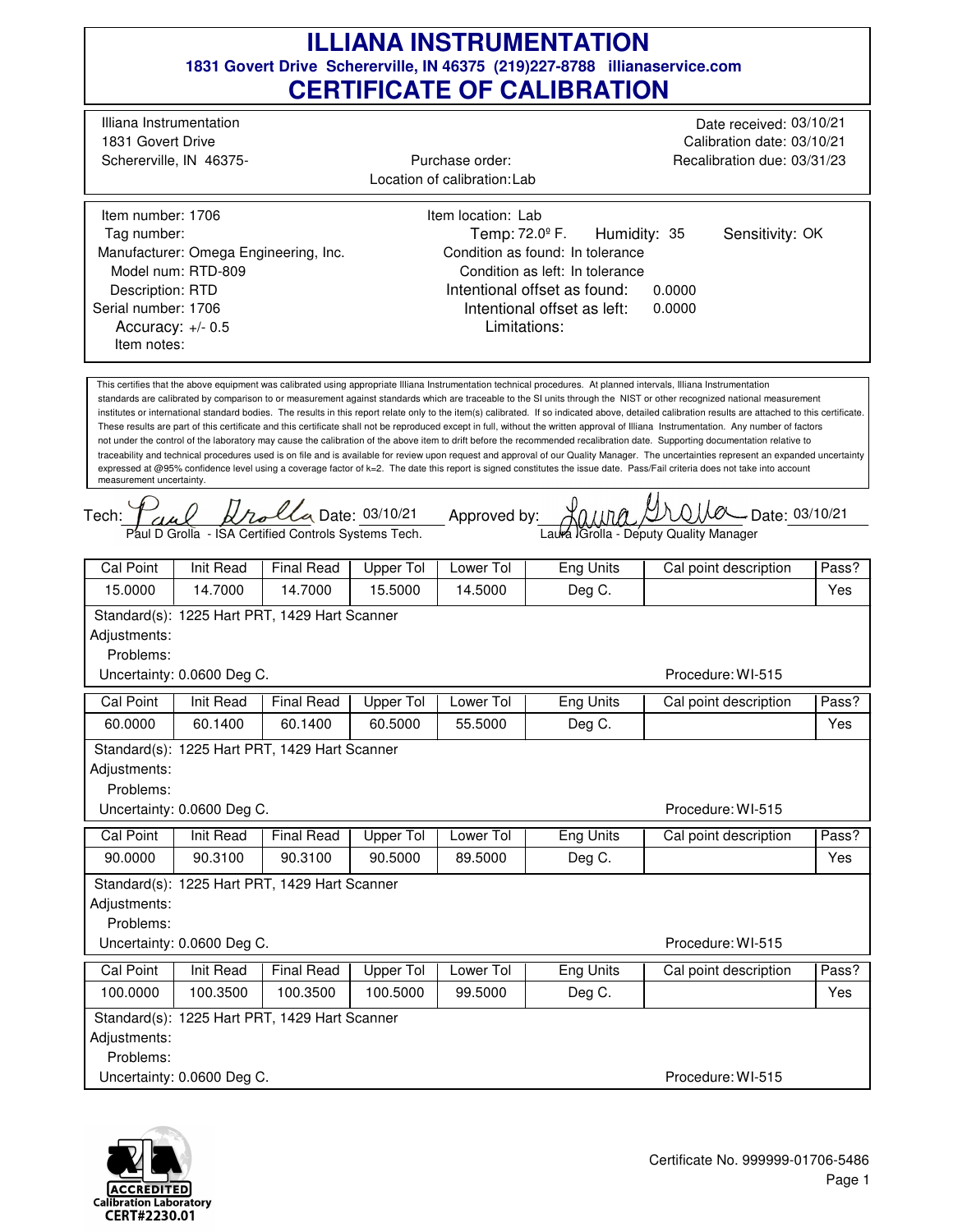Customer approval: Date:

Total pages for Certificate 999999-01706-5486: 2

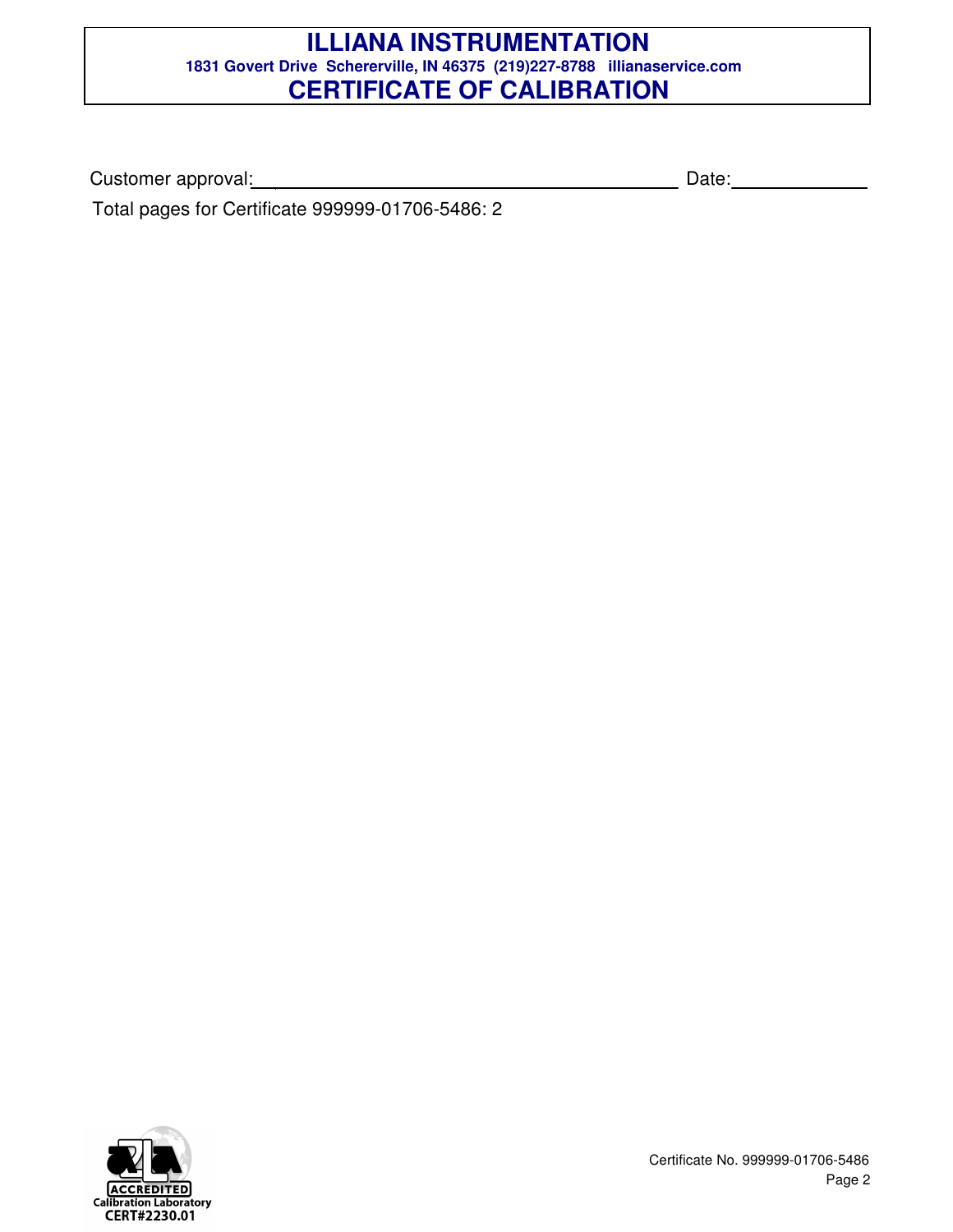$0.1100 \times 10^{10}$  Date: 03/10/21 traceability and technical procedures used is on file and is available for review upon request and approval of our Quality Manager. The uncertainties represent an expanded uncertainty Intentional offset as found: Tech: This certifies that the above equipment was calibrated using appropriate Illiana Instrumentation technical procedures. At planned intervals, Illiana Instrumentation standards are calibrated by comparison to or measurement against standards which are traceable to the SI units through the NIST or other recognized national measurement institutes or international standard bodies. The results in this report relate only to the item(s) calibrated. If so indicated above, detailed calibration results are attached to this certificate. These results are part of this certificate and this certificate shall not be reproduced except in full, without the written approval of Illiana Instrumentation. Any number of factors not under the control of the laboratory may cause the calibration of the above item to drift before the recommended recalibration date. Supporting documentation relative to expressed at @95% confidence level using a coverage factor of k=2. The date this report is signed constitutes the issue date. Pass/Fail criteria does not take into account measurement uncertainty. Approved by: 0.0000 Limitations: Temp:  $72.0^{\circ}$  F. 0.0000 Accuracy: +/- 0.5 Humidity: 35 Illiana Instrumentation Schererville, IN 46375- 1831 Govert Drive Date received: 03/10/21 Calibration date: 03/10/21 Recalibration due: 03/31/23 Location of calibration: Lab Item number: 1706 Description: RTD Manufacturer: Omega Engineering, Inc. Model num: RTD-809 Tag number: Serial number: 1706 Item location: Lab Condition as found: In tolerance Condition as left: In tolerance Purchase order: Item notes: Amended to correct tolerance and eng. units Sensitivity: OK Intentional offset as left: *Dalla* Date: 03/10/21 Paul D Grolla - ISA Certified Controls Systems Tech. Laura Grolla - Deputy Quality Manager Procedure: WI-515 Cal Point | Init Read | Final Read | Upper Tol | Lower Tol | Eng Units | Cal point description | Pass? 15.0000 14.7000 14.7000 15.5000 14.5000 Deg C. Yes Standard(s): 1225 Hart PRT, 1429 Hart Scanner Adjustments: Problems: Uncertainty: 0.0600 Deg C. Procedure: WI-515 Cal Point | Init Read | Final Read | Upper Tol | Lower Tol | Eng Units | Cal point description | Pass? 60.0000 60.1400 60.1400 60.5000 55.5000 Deg C. Yes Standard(s): 1225 Hart PRT, 1429 Hart Scanner Adjustments: Problems: Uncertainty: 0.0600 Deg C. Procedure: WI-515 Cal Point | Init Read | Final Read | Upper Tol | Lower Tol | Eng Units | Cal point description | Pass? 90.0000 90.0000 90.3100 90.5000 89.5000 Deg C. Yes Standard(s): 1225 Hart PRT, 1429 Hart Scanner Adjustments: Problems: Uncertainty: 0.0600 Deg C. Procedure: WI-515 Cal Point | Init Read | Final Read | Upper Tol | Lower Tol | Eng Units | Cal point description | Pass? 100.0000 100.3500 100.3500 100.5000 99.5000 Deg C. Yes Standard(s): 1225 Hart PRT, 1429 Hart Scanner Adjustments: Problems: Uncertainty: 0.0600 Deg C.